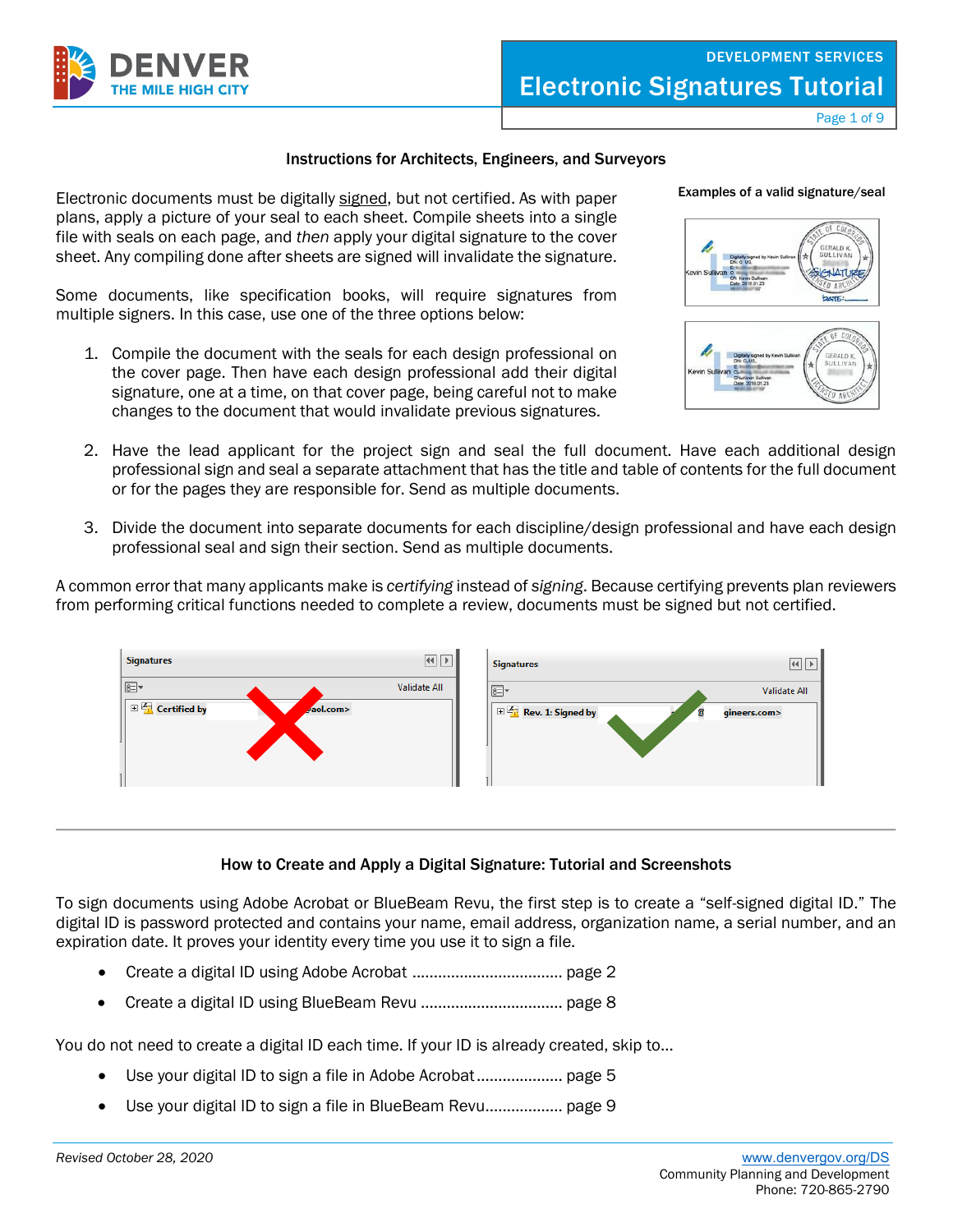

Page 2 of 9

## Create a self-signed digital ID using Adobe Acrobat

*These instructions are from Acrobat's user guide available here: [https://helpx.adobe.com/acrobat/using/digital-ids.html.](https://helpx.adobe.com/acrobat/using/digital-ids.html)*

- 1. In Acrobat, click the Edit menu and choose Preferences, then choose Signatures.
- 2. On the right, click More for Identities & Trusted Certificates.
- 3. Select Digital IDs on the left, and then click the Add ID button.

| ÷      | Digital ID and Trusted Certificate Settings |                              |                                                                                                                                                                                                                  |                             | $\times$ |
|--------|---------------------------------------------|------------------------------|------------------------------------------------------------------------------------------------------------------------------------------------------------------------------------------------------------------|-----------------------------|----------|
| $\Box$ | <b>Digital IDs</b>                          | $\frac{1}{2}$ Add ID         | Usage Options $\sqrt{2}$ Certificate Details $\curvearrowright$ Export <b>P</b> Refresh                                                                                                                          | $\circledcirc$<br>Remove ID |          |
|        | <b>Roaming ID Account</b>                   | Name                         | Issuer                                                                                                                                                                                                           | <b>Storage Mechanism</b>    | Б        |
|        | Digital ID Files                            |                              |                                                                                                                                                                                                                  |                             |          |
|        | Windows Digital IDs                         |                              |                                                                                                                                                                                                                  |                             |          |
|        | PKCS#11 Modules an                          |                              |                                                                                                                                                                                                                  |                             |          |
|        | <b>Trusted Certificates</b>                 | $\,$ $\,$                    | ===========                                                                                                                                                                                                      |                             |          |
|        |                                             | <b>Manage My Digital IDs</b> |                                                                                                                                                                                                                  |                             |          |
|        |                                             |                              | This is a list of the <b>digital IDs</b> that are available for your use on this computer. Digital IDs are<br><i>private</i> and should not be shared. They are used when you create a digital signature or when |                             |          |

4. Select the option A New Digital ID I Want To Create Now, and click Next.

| Add or create a digital ID to sign and encrypt documents. The certificate that comes with your<br>digital ID is sent to others so that they can verify your signature. Add or create a digital ID using: |  |
|----------------------------------------------------------------------------------------------------------------------------------------------------------------------------------------------------------|--|
| $\bigcirc$ My existing digital ID from:                                                                                                                                                                  |  |
| A file                                                                                                                                                                                                   |  |
| A roaming digital ID accessed via a server                                                                                                                                                               |  |
| A device connected to this computer                                                                                                                                                                      |  |
| A new digital ID I want to create now                                                                                                                                                                    |  |
|                                                                                                                                                                                                          |  |
|                                                                                                                                                                                                          |  |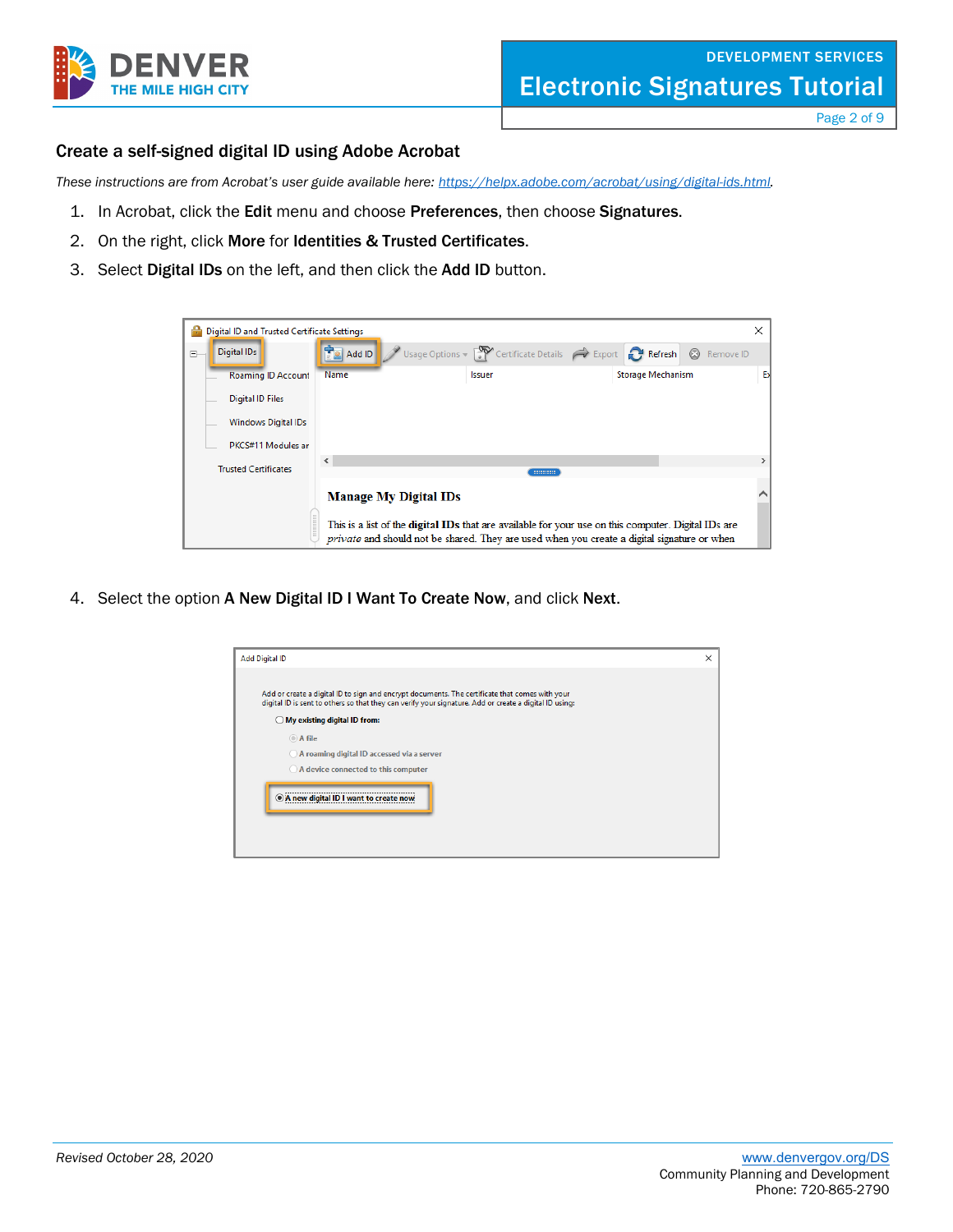

Page 3 of 9

5. Specify where to store the digital ID, and click Next. Use the option that best fits your needs.

New PKCS#12 Digital ID File: Stores the digital ID in a file that can be used in both Windows and Mac OS.

Windows Certificate Store (Windows only): Stores the digital ID in a common location for Windows applications.

| <b>Add Digital ID</b>                                                                                                                                                                                                                                                                                                                                              |        | $\times$ |
|--------------------------------------------------------------------------------------------------------------------------------------------------------------------------------------------------------------------------------------------------------------------------------------------------------------------------------------------------------------------|--------|----------|
| Where would you like to store your self-signed digital ID?<br>New PKCS#12 digital ID file<br>Creates a new password protected digital ID file that uses the standard PKCS#12 format.<br>This common digital ID file format is supported by most security software applications,<br>including major web browsers. PKCS#12 files have a .pfx or .p12 file extension. |        |          |
| <b>Windows Certificate Store</b>                                                                                                                                                                                                                                                                                                                                   |        |          |
| Your digital ID will be stored in the Windows Certificate Store where it will also be available<br>to other Windows applications. The digital ID will be protected by your Windows login.                                                                                                                                                                          |        |          |
|                                                                                                                                                                                                                                                                                                                                                                    |        |          |
|                                                                                                                                                                                                                                                                                                                                                                    |        |          |
| Cancel                                                                                                                                                                                                                                                                                                                                                             | < Back | $Next$ > |

- 6. Do the following:
	- A. Type a name, email address, and other personal information for your digital ID. When you certify or sign a document, the name appears in the Signatures panel and in the Signature field.
	- B. Choose the 1024-bit RSA option from the Key Algorithm menu.
	- C. From the Use Digital ID For menu, choose whether you want to use the digital ID for signatures, data encryption, or both. For signing building plans/documents, you only need to choose "signatures."
	- D. Click Next.

| <b>Add Digital ID</b>   |                                                                                         |              |        | $\times$ |
|-------------------------|-----------------------------------------------------------------------------------------|--------------|--------|----------|
|                         | Enter your identity information to be used when generating the self-signed certificate. |              |        |          |
|                         |                                                                                         |              |        |          |
| Name (e.g. John Smith): | John Doe                                                                                |              |        |          |
| Organizational Unit:    | Community Planning and Development                                                      |              |        |          |
| Organization Name:      | City and County of Denver                                                               |              |        |          |
| <b>Email Address:</b>   | john.doe@denvergov.org                                                                  |              |        |          |
| Country/Region:         | <b>US - UNITED STATES</b>                                                               | $\checkmark$ |        |          |
| Key Algorithm:          | 1024-bit RSA                                                                            | $\checkmark$ |        |          |
| Use digital ID for:     | <b>Digital Signatures</b>                                                               | $\checkmark$ |        |          |
|                         |                                                                                         |              |        |          |
|                         |                                                                                         |              |        |          |
|                         |                                                                                         |              |        |          |
|                         |                                                                                         |              |        |          |
|                         |                                                                                         |              |        |          |
| Cancel                  |                                                                                         |              | < Back | Next >   |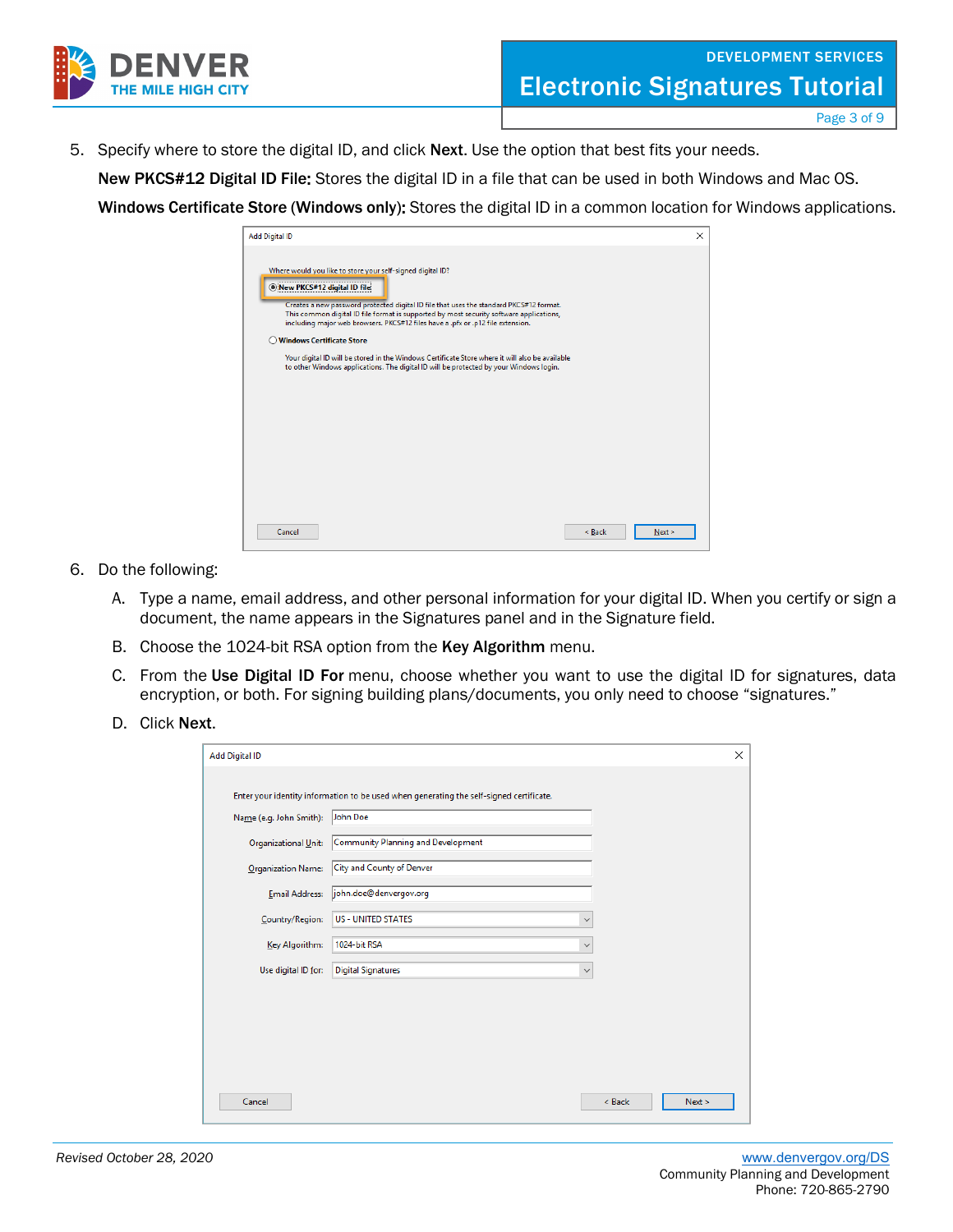

Page 4 of 9

- 7. Do the following:
	- A. Type and confirm a password for the digital ID file. You will need this password each time you use your ID.
	- B. The digital ID file is stored at the default location as shown in the File Name field. If you want to save it somewhere else, click **Browse** and choose the location. Make a note of where your ID is stored.
	- C. Click Finish.

If a digital ID file with the same name exists, you're prompted to replace it. Click OK to replace, or browse and select a different location to store the file.

| <b>Add Digital ID</b>                                                                                                                                                                                                                                                                                                                                  |        |        | X      |
|--------------------------------------------------------------------------------------------------------------------------------------------------------------------------------------------------------------------------------------------------------------------------------------------------------------------------------------------------------|--------|--------|--------|
| Enter a file location and password for your new digital ID file. You will need the password when<br>you use the digital ID to sign or decrypt documents. You should make a note of the file location<br>so that you can copy this file for backup or other purposes. You can later change options for this<br>file using the Security Settings dialog. |        |        |        |
| File Name:                                                                                                                                                                                                                                                                                                                                             |        |        |        |
|                                                                                                                                                                                                                                                                                                                                                        | Browse |        |        |
| Password:                                                                                                                                                                                                                                                                                                                                              |        |        |        |
| ***********                                                                                                                                                                                                                                                                                                                                            |        |        |        |
| <b>Strong</b>                                                                                                                                                                                                                                                                                                                                          |        |        |        |
| Confirm Password:                                                                                                                                                                                                                                                                                                                                      |        |        |        |
| ***********                                                                                                                                                                                                                                                                                                                                            |        |        |        |
|                                                                                                                                                                                                                                                                                                                                                        |        |        |        |
|                                                                                                                                                                                                                                                                                                                                                        |        |        |        |
|                                                                                                                                                                                                                                                                                                                                                        |        |        |        |
| Cancel                                                                                                                                                                                                                                                                                                                                                 |        | < Back | Finish |

8. The ID is created. NOTE: Make a backup copy of your digital ID file. If your digital ID file is lost or corrupted, or if you forget your password, you cannot use it to add signatures to files.

|        | Digital ID and Trusted Certificate Settings |                      |                            |                                                                                         |                   |         |           | $\times$       |
|--------|---------------------------------------------|----------------------|----------------------------|-----------------------------------------------------------------------------------------|-------------------|---------|-----------|----------------|
| $\Box$ | <b>Digital IDs</b>                          | $\frac{1}{2}$ Add ID |                            | Usage Options $\sqrt{2}$ Certificate Details $\rightarrow$ Export $\rightarrow$ Refresh |                   | $\odot$ | Remove ID |                |
|        | <b>Roaming ID Account</b>                   | Name                 |                            | <b>Issuer</b>                                                                           | Storage Mechanism |         |           | Б              |
|        | <b>Digital ID Files</b>                     |                      |                            | John Doe < doe@salesandmarketin John Doe < doe@salesandmarketi                          | Digital ID File   |         |           | $\overline{2}$ |
|        | <b>Windows Digital IDs</b>                  |                      |                            |                                                                                         |                   |         |           |                |
|        | PKCS#11 Modules an                          |                      |                            |                                                                                         |                   |         |           |                |
|        | <b>Trusted Certificates</b>                 | $\leq$               |                            | mmm                                                                                     |                   |         |           | $\rightarrow$  |
|        |                                             |                      |                            |                                                                                         |                   |         |           |                |
|        |                                             |                      |                            | <b>John Doe</b>                                                                         |                   |         |           |                |
|        |                                             |                      |                            | Sales and Marketing Inc.                                                                |                   |         |           |                |
|        |                                             |                      | <b>Issued by: John Doe</b> |                                                                                         |                   |         |           |                |
|        |                                             |                      |                            | Sales and Marketing Inc.                                                                |                   |         |           |                |
|        |                                             |                      |                            | Valid from: 2017/06/23 15:32:02 +05'30'                                                 |                   |         |           |                |
|        |                                             |                      |                            | Valid to: 2022/06/23 15:32:02 +05'30'                                                   |                   |         |           |                |
|        |                                             |                      |                            | Intended usage: Digital Signature, Encrypt Document, Key Agreement                      |                   |         |           |                |
|        |                                             |                      |                            |                                                                                         |                   |         |           |                |
|        |                                             |                      |                            |                                                                                         |                   |         |           |                |
|        |                                             |                      |                            |                                                                                         |                   |         |           |                |
|        |                                             |                      |                            |                                                                                         |                   |         |           |                |
|        |                                             |                      |                            |                                                                                         |                   |         |           |                |
|        |                                             |                      |                            |                                                                                         |                   |         |           |                |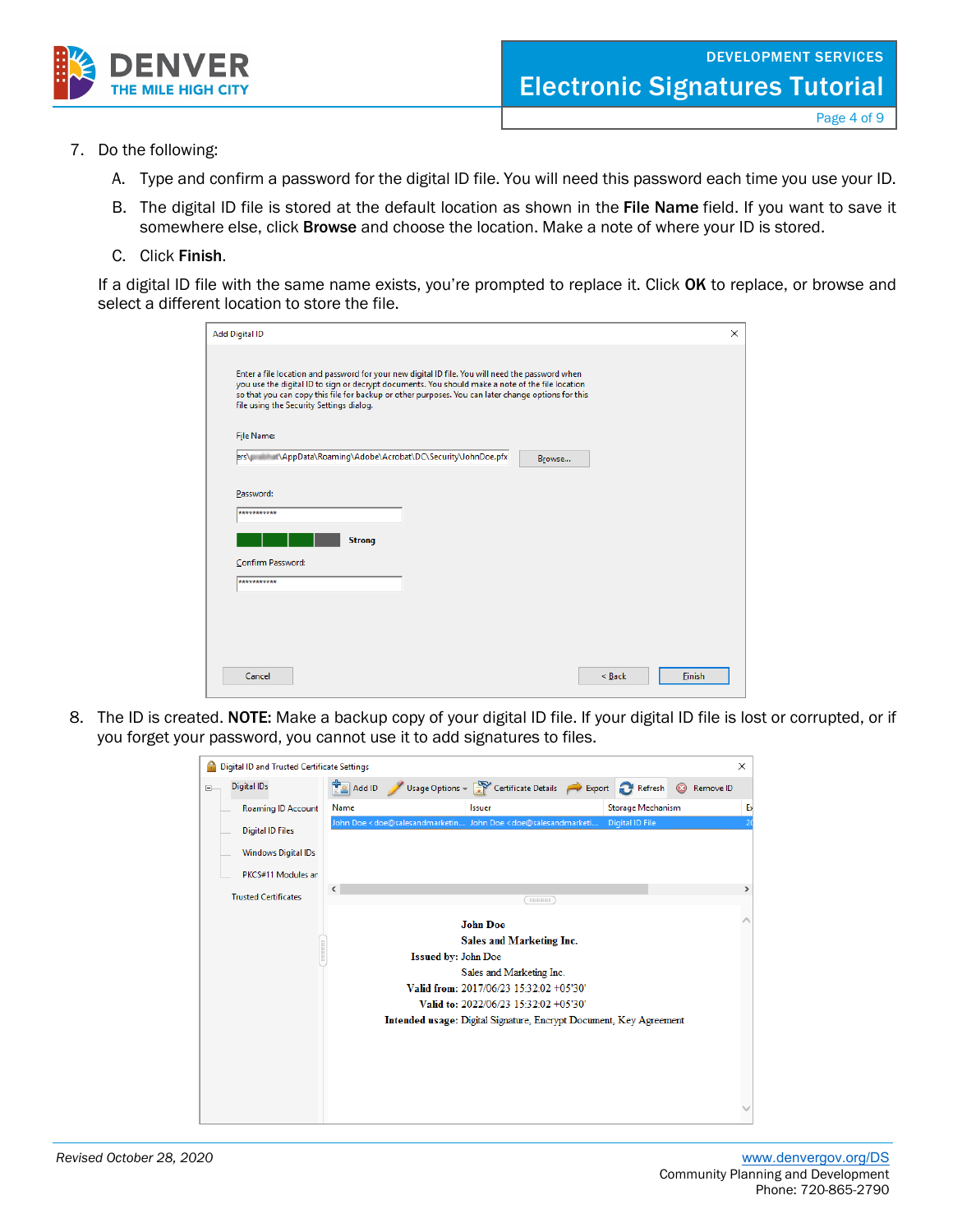

Page 5 of 9

## Use your digital ID to sign a PDF file in Adobe Acrobat

This process may vary slightly depending on which version of Acrobat you use.

- 1. Open the file to be signed.
- 2. In Acrobat XI, click Fill & Sign and then Sign with Certificate.

In Acrobat DC, click Tools, scroll down to Forms & Signatures and click the Certificates icon. This will open the Certificates toolbar. Click Digitally Sign on the toolbar.



3. Click Drag New Signature Rectangle (or just OK if you are using Acrobat DC), and then click and hold down your mouse to draw a rectangle on the area of the document that you want to sign.

| Adobe Acrobat                                                                                                                                                                                                                                                 |  |
|---------------------------------------------------------------------------------------------------------------------------------------------------------------------------------------------------------------------------------------------------------------|--|
| To begin signing, choose the 'Drag New Signature Rectangle' button, and then drag out the area<br>where you would like your signature to appear. Once you finish dragging out the desired area, you<br>will be taken to the next step of the signing process. |  |
| Do not show this message again                                                                                                                                                                                                                                |  |
| Drag New Signature Rectangle<br>Cancel                                                                                                                                                                                                                        |  |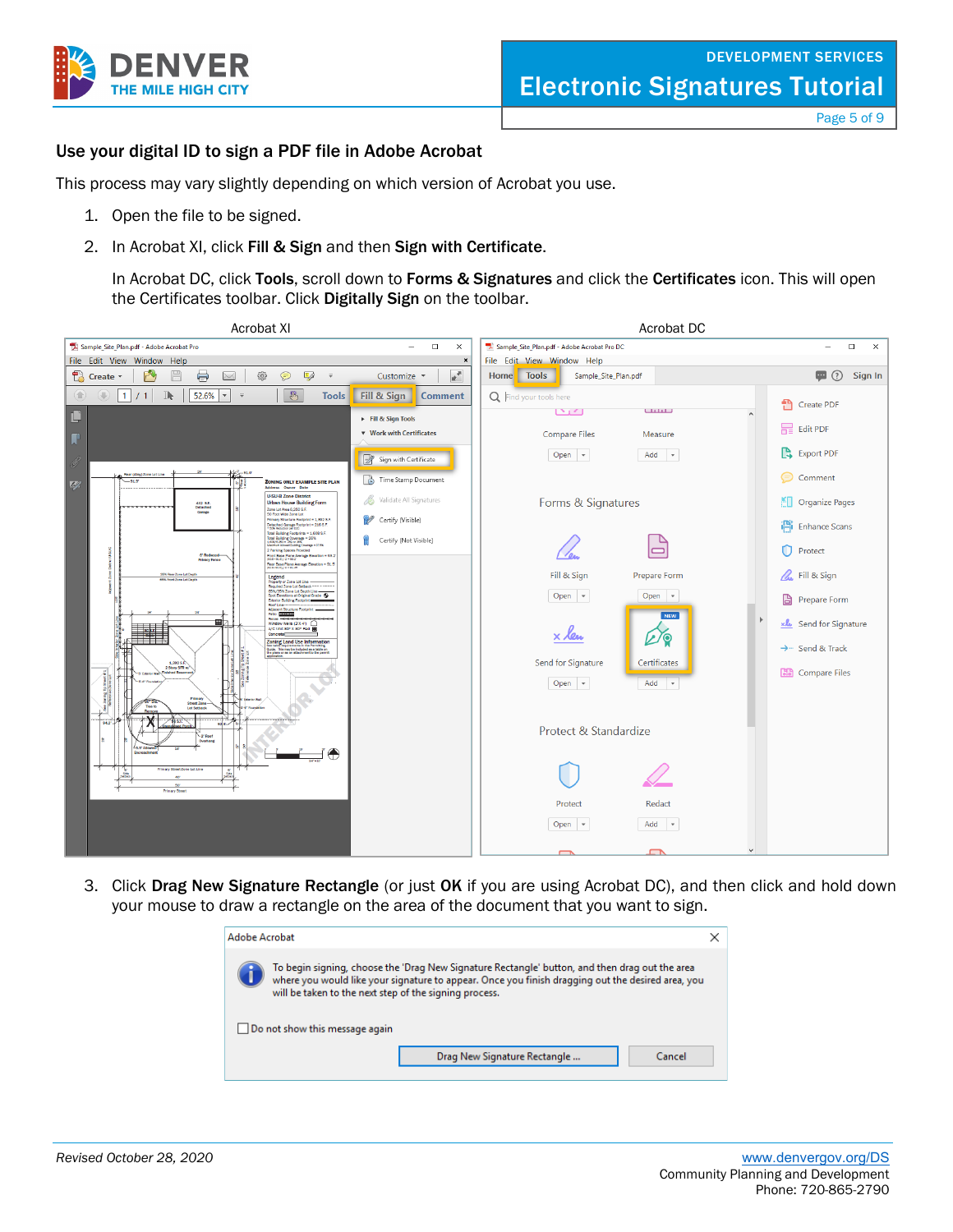

4. Choose the digital ID you want to use for signing:

In Acrobat XI, enter your password and un-check Lock Document After Signing. Then click Sign.

In Acrobat DC, select your ID and click Continue. Enter your password on the next screen and un-check Lock Document After Signing. Then click Sign.

| <b>Acrobat XI</b>                                                                                                                                                                                                           | Acrobat DC                                                                            |                                                  |
|-----------------------------------------------------------------------------------------------------------------------------------------------------------------------------------------------------------------------------|---------------------------------------------------------------------------------------|--------------------------------------------------|
| <b>Sign Document</b><br>$\times$                                                                                                                                                                                            | Sign with a Digital ID                                                                | $\times$                                         |
| ∩<br>John Doe (John Doe) 2022.10.18<br>$\checkmark$<br>Sign As:<br>*******<br>Password:                                                                                                                                     | Choose the Digital ID that you want to use for signing:<br>John Doe (Digital ID file) | Refresh<br><b>View Details</b>                   |
| Certificate Issuer: John Doe<br>Info                                                                                                                                                                                        | $^{\circ}$<br>Le<br>Issued by: John Doe, Expires: 2022.10.18                          |                                                  |
| <b>Standard Text</b><br>Appearance:<br>$\checkmark$                                                                                                                                                                         | $\odot$<br><b>Configure New Digital ID</b>                                            | Continue<br>Cancel                               |
| Digitally signed by John Doe<br>John<br>DN: cn=John Doe, o=City and<br>County of Denver, ou=Community<br>Planning and Development,<br>Doe<br>email=john.doe@denvergov.org,<br>$c = US$<br>Date: 2017.10.18 12:04:17 -06'00' | Sign as "John Doe"<br>Appearance<br><b>Standard Text</b><br>$\checkmark$              | $\times$<br>Create                               |
| Lock Document After Signing<br>Click Review to see if document content<br>Review<br>may affect signing                                                                                                                      | <b>Digitally signed</b><br>John<br>by John Doe<br>Doe<br>12:11:18 -06'00'             | Date: 2017.10.18                                 |
| Sign<br>Cancel                                                                                                                                                                                                              | Lock document after signing<br>Review document content that may affect signing        | <b>View Certificate Details</b><br><b>Review</b> |
|                                                                                                                                                                                                                             |                                                                                       | <b>Back</b><br>Sign                              |

Note: If your digital ID information is not showing, you can browse your computer to find the ID file.

In Acrobat XI, open the drop-down arrow next to the Sign As field and click New ID, then select My existing digital ID from…a file.

In Acrobat DC, click Configure New Digital ID on the Sign with a Digital ID screen, and then select Use a Digital ID from a file.

5. Once you click Sign, you will be prompted to save your file.

For building permit submittals, use this file naming convention: <DocumentName>\_<Address>\_<Date>

Examples: Plans\_201WColfax\_9-26-2017 (for combined plan documents) ArchPlans 201WColfax 9-26-2017 (specify plan type when prepared and signed separately) StrucPlans\_201WColfax\_9-26-2017 SoilsReport\_201WColfax\_9-26-2017; etc.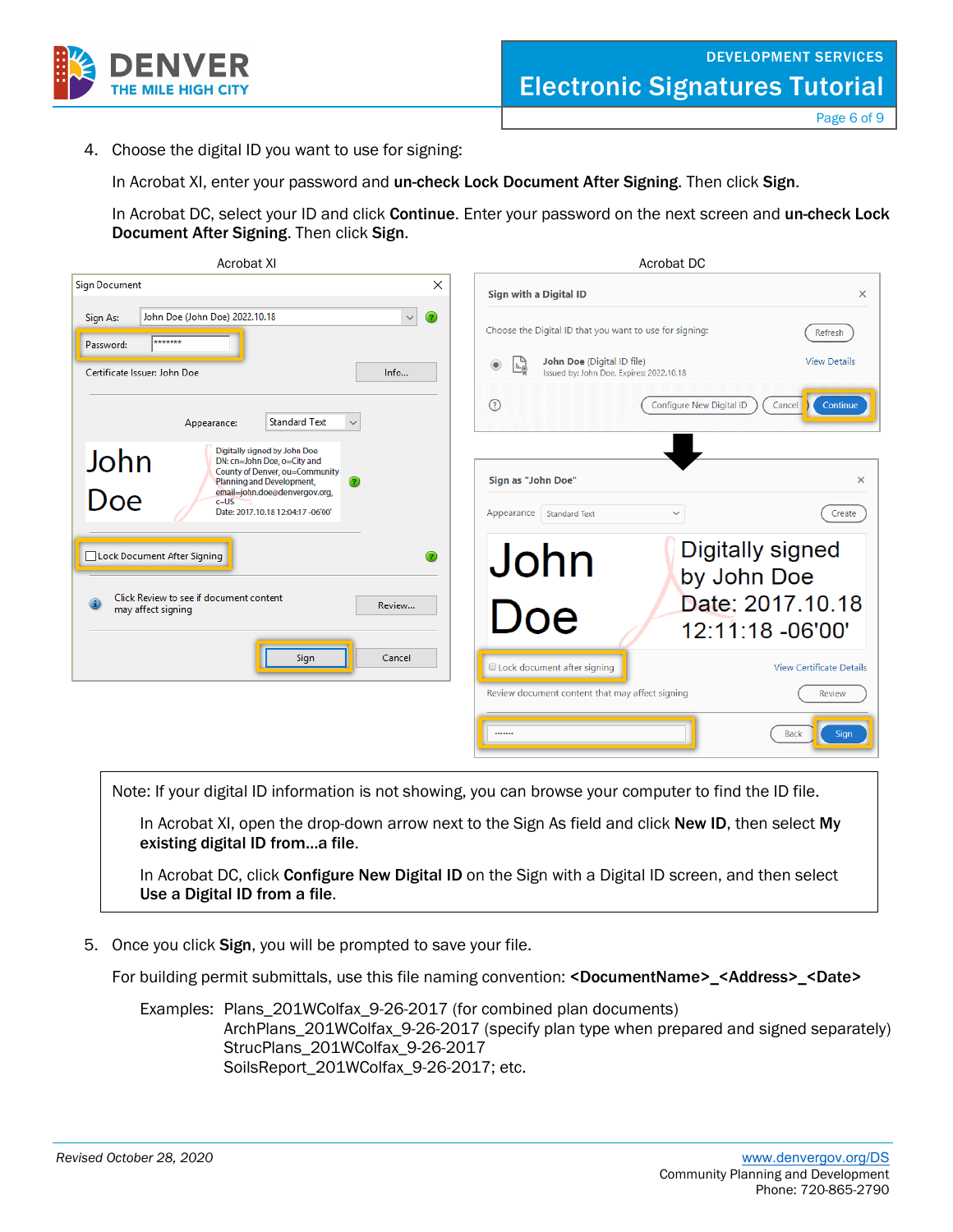

Page 7 of 9

6. Your document is signed and is ready to be emailed. Your signature will appear on the document in the area where you drew the rectangle, and the file will show that the signature is valid.

## Any changes made to the file from this point on will invalidate the signature.



For additional help, consult the Acrobat User Guide available at <https://helpx.adobe.com/acrobat/user-guide.html>.

You can also use Adobe's digital ID resources available at <https://helpx.adobe.com/acrobat/using/digital-ids.html>.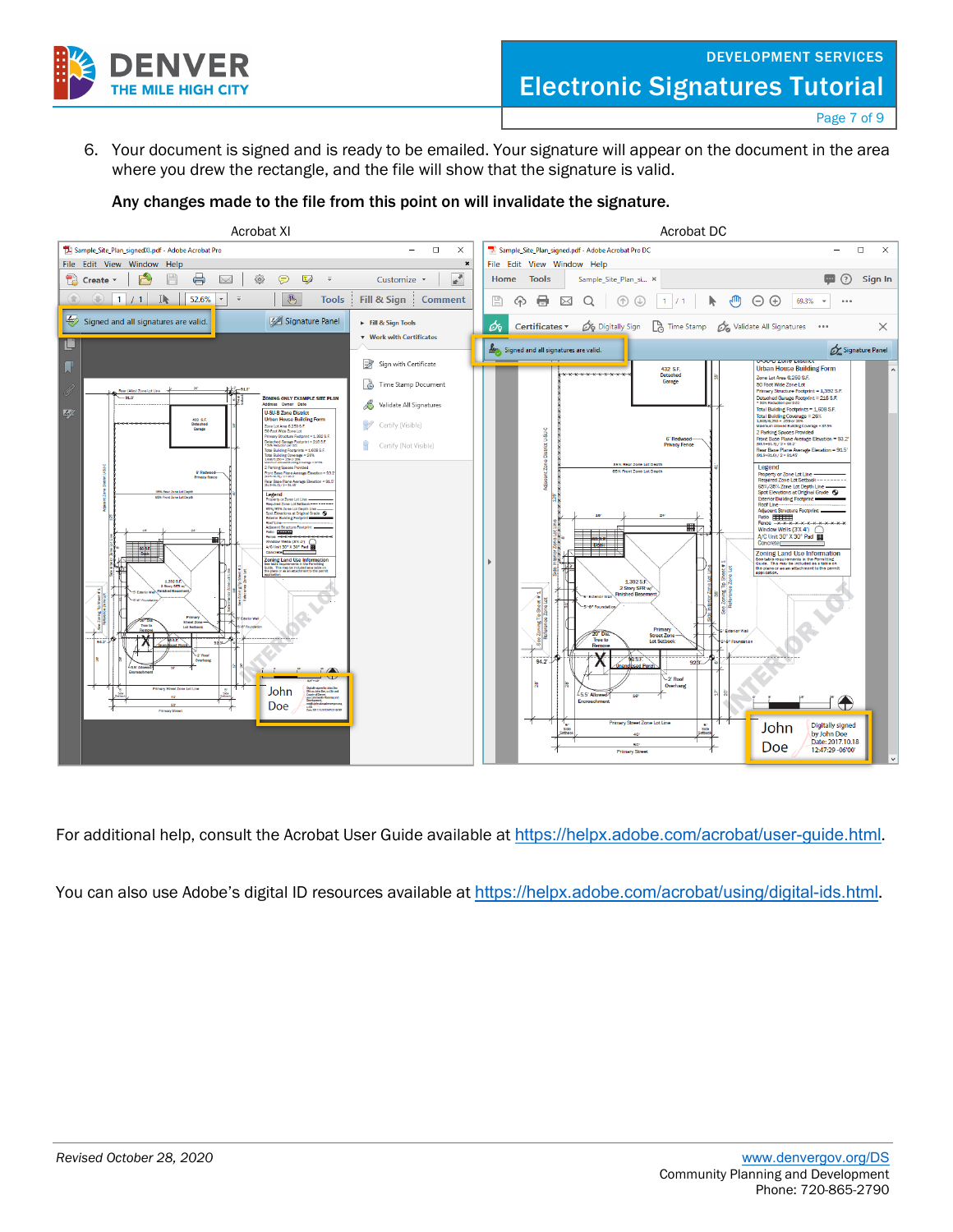

Page 8 of 9

# Create a digital ID using BlueBeam Revu 2017

- 1. In BlueBeam, click the Document menu and select the Signatures icon. Then choose Digital IDs...
- 2. On the window that appears, click the green plus sign to add a new signature.

| Name<br>٠                                   | Location        |                   | <b>Status</b> |
|---------------------------------------------|-----------------|-------------------|---------------|
| $\tau_{\rm T}$<br>$\tilde{\mathbf{C}}$<br>X |                 |                   |               |
| Identity                                    |                 |                   |               |
|                                             | Name:           | <b>Issued By:</b> |               |
| Organizational Unit:                        |                 | Starts:           |               |
| Organization Name:                          |                 | Expires:          |               |
|                                             | F-mail Address: |                   |               |
|                                             |                 |                   |               |
| Country / Region:                           |                 |                   |               |

- 3. Select Create Digital ID file and in the Usage field, choose Digital Signatures and Data Encryption.
	- A. Then fill in your personal information, enter a password for the ID file, and click OK.

| <b>New Digital ID</b>                      |                                                                                                                                                                          | X                          |
|--------------------------------------------|--------------------------------------------------------------------------------------------------------------------------------------------------------------------------|----------------------------|
| <b>Browse-for-existing Digital ID file</b> |                                                                                                                                                                          |                            |
| Create Digital ID file                     |                                                                                                                                                                          |                            |
|                                            | re protected Digital ID file using the PKCS#12 format. This file format is<br>accepted by most security applications and web browsers. These files will have a .pfx file |                            |
| extension                                  |                                                                                                                                                                          |                            |
|                                            | Create Digital ID in Windows Certificate Store                                                                                                                           |                            |
|                                            | Create a Digital ID in the Windows Certificate Store where it is available to other Windows<br>Applications. This Digital ID is protected by your Windows login.         |                            |
|                                            |                                                                                                                                                                          |                            |
| Identity                                   |                                                                                                                                                                          |                            |
| Name:                                      | John Doe                                                                                                                                                                 |                            |
| Organizational Unit:                       | <b>Development Services</b>                                                                                                                                              |                            |
|                                            |                                                                                                                                                                          |                            |
| Organization Name:                         | City and County of Denver                                                                                                                                                |                            |
| E-mail Address:                            | john.doe@denvergov.org                                                                                                                                                   |                            |
| Country / Region:                          | <b>HC</b> HAUTED CTATES                                                                                                                                                  |                            |
| Usage:                                     | Digital Signatures and Data Encryption                                                                                                                                   |                            |
| Key Algorithm:                             | <b>MINZABORO ENSTAT</b>                                                                                                                                                  |                            |
| PKCS#12 Options                            |                                                                                                                                                                          |                            |
|                                            |                                                                                                                                                                          |                            |
| File:                                      | << file location on your computer where you want the ID stored>>                                                                                                         | $\mathcal{L}_{\text{max}}$ |
| Password:                                  | Confirm:<br>                                                                                                                                                             |                            |
|                                            | OK                                                                                                                                                                       | Cancel                     |